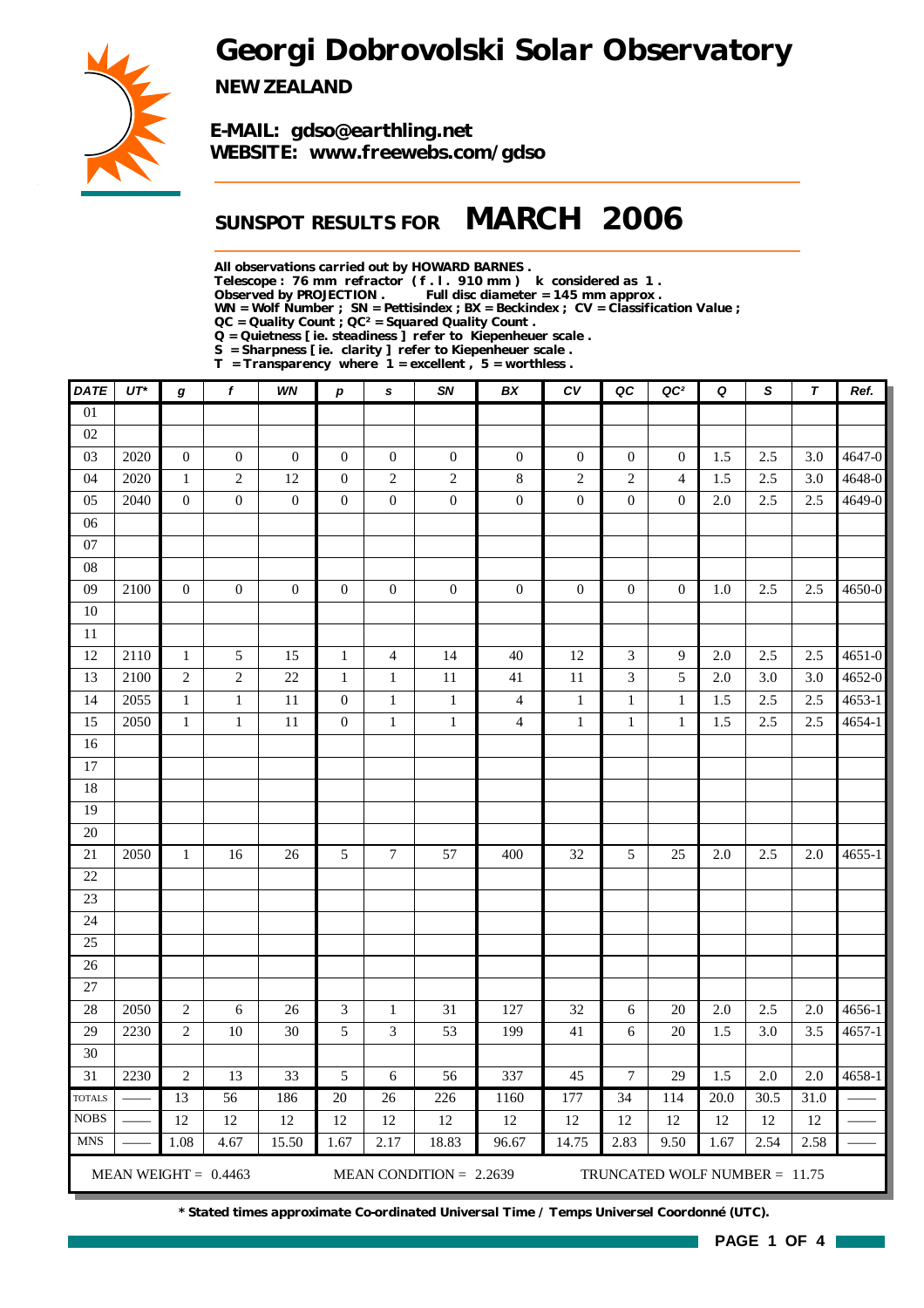*SUNSPOT DISTRIBUTION & INTER-SOL INDICES FOR*

# *MARCH 2006*

*All observations carried out by HOWARD BARNES .*

*Telescope : 76 mm refractor ( f . l . 910 mm ) .*

*Observed by PROJECTION . Full disc diameter = 145 mm approx . IS = Inter-Sol Index .*

*gr = number of multi-spot groups .*

*grfp = number of umbræ within penumbræ within the groups (gr) .*

*grf = number of non-penumbral spots within the groups (gr) .*

*efp = number of single penumbral spots .*

*ef = number of single non-penumbral spots .*

*Q = Quietness [ ie. steadiness ] refer to Kiepenheuer scale .*

*S = Sharpness [ ie. clarity ] refer to Kiepenheuer scale .*

*T = Transparency where 1 = excellent , 5 = worthless .*

| DATE            | UT   | IS.              | gr               | grfp             | grf              | efp              | ef               | $\pmb Q$ | S      | T       | Ref.       |
|-----------------|------|------------------|------------------|------------------|------------------|------------------|------------------|----------|--------|---------|------------|
| $\overline{01}$ |      |                  |                  |                  |                  |                  |                  |          |        |         |            |
| 02              |      |                  |                  |                  |                  |                  |                  |          |        |         |            |
| 03              | 2020 | $\boldsymbol{0}$ | $\boldsymbol{0}$ | $\boldsymbol{0}$ | $\boldsymbol{0}$ | $\boldsymbol{0}$ | $\mathbf{0}$     | 1.5      | 2.5    | 3.0     | 4647-0     |
| 04              | 2020 | 3                | $\,1$            | $\boldsymbol{0}$ | $\sqrt{2}$       | $\boldsymbol{0}$ | $\mathbf{0}$     | 1.5      | 2.5    | 3.0     | 4648-0     |
| 05              | 2040 | $\boldsymbol{0}$ | $\boldsymbol{0}$ | $\boldsymbol{0}$ | $\boldsymbol{0}$ | $\boldsymbol{0}$ | $\boldsymbol{0}$ | $2.0\,$  | 2.5    | 2.5     | 4649-0     |
| 06              |      |                  |                  |                  |                  |                  |                  |          |        |         |            |
| 07              |      |                  |                  |                  |                  |                  |                  |          |        |         |            |
| ${\bf 08}$      |      |                  |                  |                  |                  |                  |                  |          |        |         |            |
| 09              | 2100 | $\boldsymbol{0}$ | $\boldsymbol{0}$ | $\boldsymbol{0}$ | $\boldsymbol{0}$ | $\boldsymbol{0}$ | $\boldsymbol{0}$ | $1.0\,$  | 2.5    | 2.5     | 4650-0     |
| $10\,$          |      |                  |                  |                  |                  |                  |                  |          |        |         |            |
| $\overline{11}$ |      |                  |                  |                  |                  |                  |                  |          |        |         |            |
| 12              | 2110 | $\sqrt{6}$       | $\,1$            | $\mathbf{1}$     | $\overline{4}$   | $\boldsymbol{0}$ | $\boldsymbol{0}$ | $2.0\,$  | 2.5    | 2.5     | $4651 - 0$ |
| 13              | 2100 | $\overline{c}$   | $\boldsymbol{0}$ | $\boldsymbol{0}$ | $\mathbf{0}$     | $\mathbf{1}$     | $\mathbf{1}$     | $2.0\,$  | 3.0    | 3.0     | 4652-0     |
| 14              | 2055 | $\mathbf 1$      | $\boldsymbol{0}$ | $\boldsymbol{0}$ | $\boldsymbol{0}$ | $\boldsymbol{0}$ | $1\,$            | 1.5      | 2.5    | 2.5     | $4653 - 1$ |
| 15              | 2050 | $1\,$            | $\boldsymbol{0}$ | $\boldsymbol{0}$ | $\boldsymbol{0}$ | $\boldsymbol{0}$ | $\mathbf{1}$     | 1.5      | 2.5    | 2.5     | 4654-1     |
| $16\,$          |      |                  |                  |                  |                  |                  |                  |          |        |         |            |
| $17\,$          |      |                  |                  |                  |                  |                  |                  |          |        |         |            |
| $18\,$          |      |                  |                  |                  |                  |                  |                  |          |        |         |            |
| 19              |      |                  |                  |                  |                  |                  |                  |          |        |         |            |
| 20              |      |                  |                  |                  |                  |                  |                  |          |        |         |            |
| 21              | 2050 | $17\,$           | $\,1$            | 9                | $\boldsymbol{7}$ | $\boldsymbol{0}$ | $\boldsymbol{0}$ | $2.0\,$  | 2.5    | $2.0\,$ | $4655 - 1$ |
| 22              |      |                  |                  |                  |                  |                  |                  |          |        |         |            |
| 23              |      |                  |                  |                  |                  |                  |                  |          |        |         |            |
| 24              |      |                  |                  |                  |                  |                  |                  |          |        |         |            |
| 25              |      |                  |                  |                  |                  |                  |                  |          |        |         |            |
| 26              |      |                  |                  |                  |                  |                  |                  |          |        |         |            |
| 27              |      |                  |                  |                  |                  |                  |                  |          |        |         |            |
| 28              | 2050 | $\boldsymbol{7}$ | $\,1\,$          | $\overline{4}$   | $\mathbf{1}$     | $\mathbf{1}$     | $\mathbf{0}$     | $2.0\,$  | 2.5    | $2.0\,$ | 4656-1     |
| 29              | 2230 | $11\,$           | $\overline{1}$   | 6                | 3                | $1\,$            | $\boldsymbol{0}$ | 1.5      | 3.0    | 3.5     | $4657 - 1$ |
| 30              |      |                  |                  |                  |                  |                  |                  |          |        |         |            |
| 31              | 2230 | 14               | $\,1$            | $\sqrt{6}$       | $\sqrt{6}$       | $\,1\,$          | $\boldsymbol{0}$ | 1.5      | 2.0    | $2.0\,$ | 4658-1     |
| <b>TOTALS</b>   |      | 62               | $\overline{6}$   | 26               | 23               | $\overline{4}$   | $\overline{3}$   | 20.0     | 30.5   | 31.0    |            |
| $\rm{NOBS}$     |      | 12               | $12\,$           | $12\,$           | $12\,$           | $12\,$           | $12\,$           | $12\,$   | $12\,$ | $12\,$  |            |
| <b>MNS</b>      |      | 5.17             | 0.50             | 2.17             | 1.92             | 0.33             | 0.25             | 1.67     | 2.54   | 2.58    |            |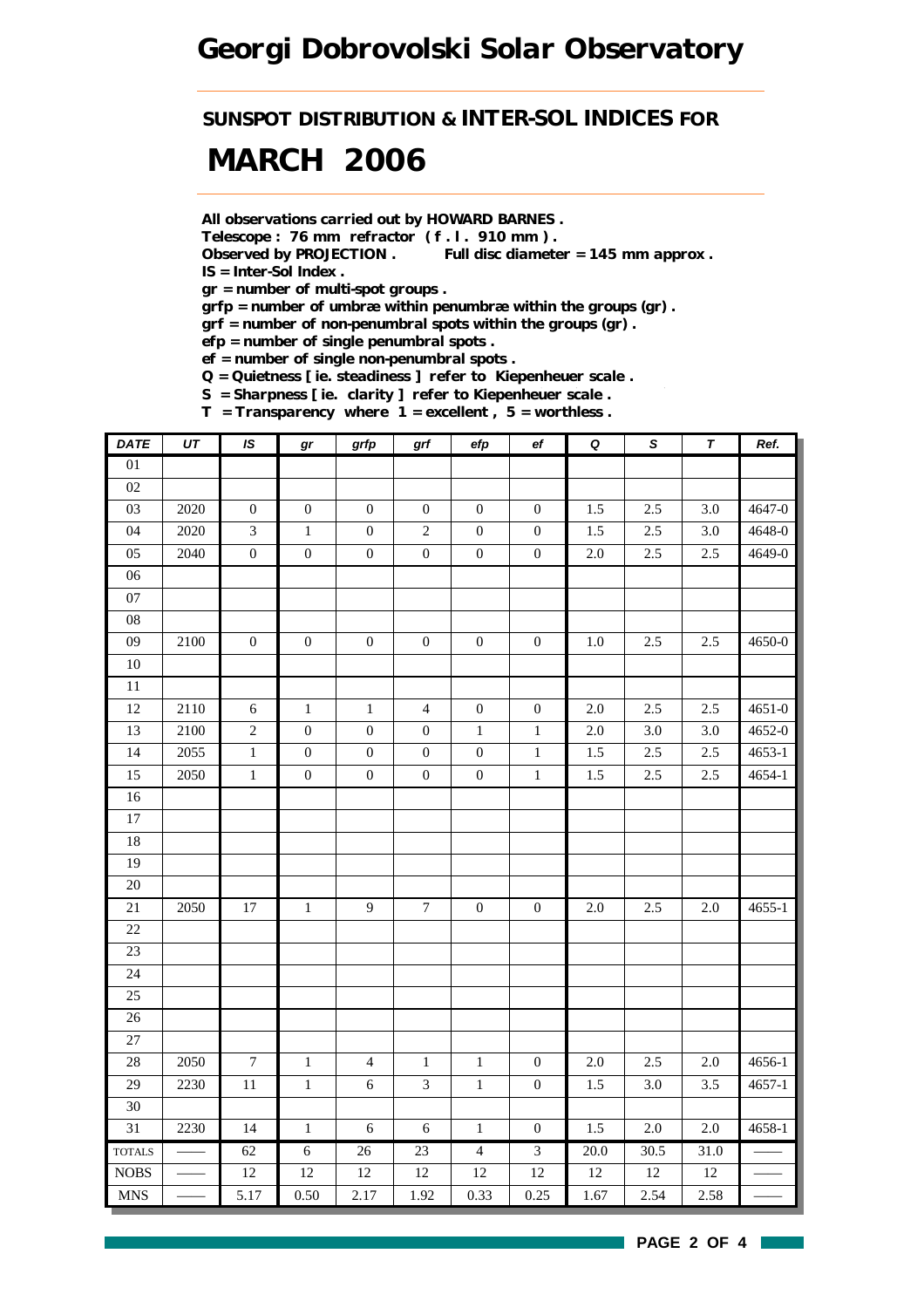### *SUNSPOT CENSUS BY CLASSIFICATION FOR*

# *MARCH 2006*

*All observations carried out by HOWARD BARNES . Telescope : 76 mm refractor ( f . l . 910 mm ) . Full disc diameter = 145 mm approx . IF 2 OR MORE REGIONS ARE OF THE SAME CLASSIFICATION , THEN SUNSPOT COUNTS ARE SEPARATED BY SOLIDI ( / ) .*

| $\pmb{DATE}$  | UT   | A<br>В                      |                           |                  | C<br>D           |                  |                  | Е                |                                         | $\pmb{\digamma}$ |                  | G                |                                           | $\boldsymbol{H}$ |                  | J                |                  |                  |                          |
|---------------|------|-----------------------------|---------------------------|------------------|------------------|------------------|------------------|------------------|-----------------------------------------|------------------|------------------|------------------|-------------------------------------------|------------------|------------------|------------------|------------------|------------------|--------------------------|
|               |      | g                           | $\boldsymbol{f}$          | g                | $\pmb{f}$        | $\boldsymbol{g}$ | $\boldsymbol{f}$ | $\boldsymbol{g}$ | f                                       | $\bm{g}$         | f                | g                | $\pmb{f}$                                 | g                | $\mathbf f$      | $\bm{g}$         | f                | g                | $\mathbf{f}$             |
| 01            |      |                             |                           |                  |                  |                  |                  |                  |                                         |                  |                  |                  |                                           |                  |                  |                  |                  |                  |                          |
| 02            |      |                             |                           |                  |                  |                  |                  |                  |                                         |                  |                  |                  |                                           |                  |                  |                  |                  |                  |                          |
| 03            | 2020 | $\boldsymbol{0}$            | $\boldsymbol{0}$          | $\boldsymbol{0}$ | $\boldsymbol{0}$ | $\mathbf{0}$     | $\boldsymbol{0}$ | $\boldsymbol{0}$ | $\boldsymbol{0}$                        | $\mathbf{0}$     | $\boldsymbol{0}$ | $\boldsymbol{0}$ | $\boldsymbol{0}$                          | $\boldsymbol{0}$ | $\mathbf{0}$     | $\boldsymbol{0}$ | $\boldsymbol{0}$ | $\boldsymbol{0}$ | $\boldsymbol{0}$         |
| 04            | 2020 | $\boldsymbol{0}$            | $\boldsymbol{0}$          | $\mathbf{1}$     | $\sqrt{2}$       | $\mathbf{0}$     | $\boldsymbol{0}$ | $\boldsymbol{0}$ | $\boldsymbol{0}$                        | $\mathbf{0}$     | $\boldsymbol{0}$ | $\boldsymbol{0}$ | $\boldsymbol{0}$                          | $\boldsymbol{0}$ | $\boldsymbol{0}$ | $\bf{0}$         | $\boldsymbol{0}$ | $\mathbf{0}$     | $\boldsymbol{0}$         |
| 05            | 2040 | $\boldsymbol{0}$            | $\mathbf{0}$              | $\mathbf{0}$     | $\mathbf{0}$     | $\boldsymbol{0}$ | $\boldsymbol{0}$ | $\boldsymbol{0}$ | $\boldsymbol{0}$                        | $\boldsymbol{0}$ | $\boldsymbol{0}$ | $\boldsymbol{0}$ | $\boldsymbol{0}$                          | $\mathbf{0}$     | $\boldsymbol{0}$ | $\boldsymbol{0}$ | $\mathbf{0}$     | $\mathbf{0}$     | $\boldsymbol{0}$         |
| 06            |      |                             |                           |                  |                  |                  |                  |                  |                                         |                  |                  |                  |                                           |                  |                  |                  |                  |                  |                          |
| 07            |      |                             |                           |                  |                  |                  |                  |                  |                                         |                  |                  |                  |                                           |                  |                  |                  |                  |                  |                          |
| $08\,$        |      |                             |                           |                  |                  |                  |                  |                  |                                         |                  |                  |                  |                                           |                  |                  |                  |                  |                  |                          |
| 09            | 2100 | $\overline{0}$              | $\boldsymbol{0}$          | $\boldsymbol{0}$ | $\boldsymbol{0}$ | $\boldsymbol{0}$ | $\boldsymbol{0}$ | $\boldsymbol{0}$ | $\boldsymbol{0}$                        | $\mathbf{0}$     | $\boldsymbol{0}$ | $\boldsymbol{0}$ | $\boldsymbol{0}$                          | $\mathbf{0}$     | $\boldsymbol{0}$ | $\bf{0}$         | $\boldsymbol{0}$ | $\boldsymbol{0}$ | $\boldsymbol{0}$         |
| 10            |      |                             |                           |                  |                  |                  |                  |                  |                                         |                  |                  |                  |                                           |                  |                  |                  |                  |                  |                          |
| 11            |      |                             |                           |                  |                  |                  |                  |                  |                                         |                  |                  |                  |                                           |                  |                  |                  |                  |                  |                          |
| 12            | 2110 | $\overline{0}$              | $\boldsymbol{0}$          | $\mathbf{0}$     | $\mathbf{0}$     | $\mathbf{1}$     | 5                | $\boldsymbol{0}$ | $\boldsymbol{0}$                        | $\mathbf{0}$     | $\boldsymbol{0}$ | $\boldsymbol{0}$ | $\boldsymbol{0}$                          | $\mathbf{0}$     | $\boldsymbol{0}$ | $\boldsymbol{0}$ | $\boldsymbol{0}$ | $\boldsymbol{0}$ | $\boldsymbol{0}$         |
| 13            | 2100 | $\mathbf{1}$                | $\mathbf{1}$              | $\boldsymbol{0}$ | $\boldsymbol{0}$ | $\boldsymbol{0}$ | $\boldsymbol{0}$ | $\boldsymbol{0}$ | $\boldsymbol{0}$                        | $\boldsymbol{0}$ | $\boldsymbol{0}$ | $\boldsymbol{0}$ | $\boldsymbol{0}$                          | $\boldsymbol{0}$ | $\boldsymbol{0}$ | $\boldsymbol{0}$ | $\boldsymbol{0}$ | $\mathbf{1}$     | $\mathbf{1}$             |
| 14            | 2055 | $\mathbf{1}$                | $\,1\,$                   | $\mathbf{0}$     | $\mathbf{0}$     | $\mathbf{0}$     | $\boldsymbol{0}$ | $\boldsymbol{0}$ | $\boldsymbol{0}$                        | $\boldsymbol{0}$ | $\boldsymbol{0}$ | $\boldsymbol{0}$ | $\boldsymbol{0}$                          | $\overline{0}$   | $\boldsymbol{0}$ | $\mathbf{0}$     | $\mathbf{0}$     | $\boldsymbol{0}$ | $\boldsymbol{0}$         |
| 15            | 2050 | $\mathbf{1}$                | $\mathbf{1}$              | $\boldsymbol{0}$ | $\boldsymbol{0}$ | $\boldsymbol{0}$ | $\boldsymbol{0}$ | $\boldsymbol{0}$ | $\boldsymbol{0}$                        | $\boldsymbol{0}$ | $\boldsymbol{0}$ | $\boldsymbol{0}$ | $\boldsymbol{0}$                          | $\boldsymbol{0}$ | $\boldsymbol{0}$ | $\boldsymbol{0}$ | $\boldsymbol{0}$ | $\boldsymbol{0}$ | $\boldsymbol{0}$         |
| 16            |      |                             |                           |                  |                  |                  |                  |                  |                                         |                  |                  |                  |                                           |                  |                  |                  |                  |                  |                          |
| 17            |      |                             |                           |                  |                  |                  |                  |                  |                                         |                  |                  |                  |                                           |                  |                  |                  |                  |                  |                          |
| 18            |      |                             |                           |                  |                  |                  |                  |                  |                                         |                  |                  |                  |                                           |                  |                  |                  |                  |                  |                          |
| 19            |      |                             |                           |                  |                  |                  |                  |                  |                                         |                  |                  |                  |                                           |                  |                  |                  |                  |                  |                          |
| 20            |      |                             |                           |                  |                  |                  |                  |                  |                                         |                  |                  |                  |                                           |                  |                  |                  |                  |                  |                          |
| 21            | 2050 | $\overline{0}$              | $\overline{0}$            | $\boldsymbol{0}$ | $\overline{0}$   | $\mathbf{0}$     | $\boldsymbol{0}$ | $\boldsymbol{0}$ | $\mathbf{0}$                            | $\mathbf{1}$     | 16               | $\boldsymbol{0}$ | $\boldsymbol{0}$                          | $\mathbf{0}$     | $\boldsymbol{0}$ | $\boldsymbol{0}$ | $\boldsymbol{0}$ | $\boldsymbol{0}$ | $\boldsymbol{0}$         |
| 22            |      |                             |                           |                  |                  |                  |                  |                  |                                         |                  |                  |                  |                                           |                  |                  |                  |                  |                  |                          |
| 23            |      |                             |                           |                  |                  |                  |                  |                  |                                         |                  |                  |                  |                                           |                  |                  |                  |                  |                  |                          |
| 24            |      |                             |                           |                  |                  |                  |                  |                  |                                         |                  |                  |                  |                                           |                  |                  |                  |                  |                  |                          |
| 25            |      |                             |                           |                  |                  |                  |                  |                  |                                         |                  |                  |                  |                                           |                  |                  |                  |                  |                  |                          |
| 26            |      |                             |                           |                  |                  |                  |                  |                  |                                         |                  |                  |                  |                                           |                  |                  |                  |                  |                  |                          |
| 27            |      |                             |                           |                  |                  |                  |                  |                  |                                         |                  |                  |                  |                                           |                  |                  |                  |                  |                  |                          |
| 28            | 2050 | $\overline{0}$              | $\boldsymbol{0}$          | $\boldsymbol{0}$ | $\boldsymbol{0}$ | $\mathbf{0}$     | $\boldsymbol{0}$ | $\mathbf{1}$     | 5                                       | $\boldsymbol{0}$ | $\boldsymbol{0}$ | $\boldsymbol{0}$ | $\boldsymbol{0}$                          | $\boldsymbol{0}$ | $\boldsymbol{0}$ | $\bf{0}$         | $\boldsymbol{0}$ | $\mathbf{1}$     | $\mathbf{1}$             |
| 29            | 2230 | $\boldsymbol{0}$            | $\mathbf{0}$              | $\mathbf{0}$     | $\mathbf{0}$     | $\boldsymbol{0}$ | $\boldsymbol{0}$ | $\mathbf{1}$     | 9                                       | $\boldsymbol{0}$ | $\boldsymbol{0}$ | $\boldsymbol{0}$ | $\boldsymbol{0}$                          | $\boldsymbol{0}$ | $\boldsymbol{0}$ | $\bf{0}$         | $\overline{0}$   | $\mathbf{1}$     | $\mathbf{1}$             |
| 30            |      |                             |                           |                  |                  |                  |                  |                  |                                         |                  |                  |                  |                                           |                  |                  |                  |                  |                  |                          |
| 31            | 2230 | $\boldsymbol{0}$            | $\mathbf{0}$              | $\boldsymbol{0}$ | $\boldsymbol{0}$ | $\boldsymbol{0}$ | $\boldsymbol{0}$ | $\boldsymbol{0}$ | $\boldsymbol{0}$                        | $\mathbf{1}$     | 12               | $\boldsymbol{0}$ | $\boldsymbol{0}$                          | $\boldsymbol{0}$ | $\boldsymbol{0}$ | $\boldsymbol{0}$ | $\boldsymbol{0}$ | $\mathbf{1}$     | $\mathbf{1}$             |
| <b>TOTALS</b> |      | $\ensuremath{\mathfrak{Z}}$ | $\ensuremath{\mathbf{3}}$ |                  | $\sqrt{2}$       | $\mathbf{1}$     | $\sqrt{5}$       | $\sqrt{2}$       | $\overline{14}$                         | $\overline{2}$   | $28\,$           | $\boldsymbol{0}$ | $\boldsymbol{0}$                          | $\boldsymbol{0}$ | $\boldsymbol{0}$ | $\boldsymbol{0}$ | $\boldsymbol{0}$ | $\overline{4}$   | $\overline{4}$           |
|               |      |                             |                           |                  |                  |                  |                  |                  | REGIONAL PERCENTAGES                    |                  |                  |                  |                                           |                  |                  |                  |                  |                  |                          |
| $\mathbf{A}$  |      |                             | $\, {\bf B}$              |                  | $\mathsf C$      |                  | ${\rm D}$        |                  | ${\bf E}$                               |                  | $\mathbf F$      | ${\bf G}$        | $\, {\rm H}$                              |                  |                  | $\bf J$          |                  |                  | $\sqrt{2} \, \mathrm{g}$ |
| 23.1          |      |                             | $7.7\,$                   |                  | $7.7\,$          |                  | 15.4             |                  | 15.4                                    |                  | $0.0\,$          | $0.0\,$          | $0.0\,$                                   |                  |                  | $30.8\,$         |                  |                  | 13                       |
|               |      |                             |                           |                  | $NOBS = 12$      |                  |                  |                  | $\overline{p / g}$ mean = 1.4444        |                  |                  |                  | $\overline{f}/\overline{g}$ mean = 4.5000 |                  |                  |                  |                  |                  |                          |
|               |      |                             |                           |                  |                  |                  |                  |                  | $\frac{1}{p}$ / g mean = 1.5385         |                  |                  |                  | $\overline{f}$ / g mean = 4.3077          |                  |                  |                  |                  |                  |                          |
|               |      |                             |                           |                  |                  |                  |                  |                  | GROUP COMPLEXITY INDEX $(GCI) = 5.8462$ |                  |                  |                  |                                           |                  |                  |                  |                  |                  |                          |
|               |      |                             |                           |                  |                  |                  |                  |                  |                                         |                  |                  |                  |                                           |                  |                  |                  |                  |                  |                          |

**PAGE 3 OF 4**